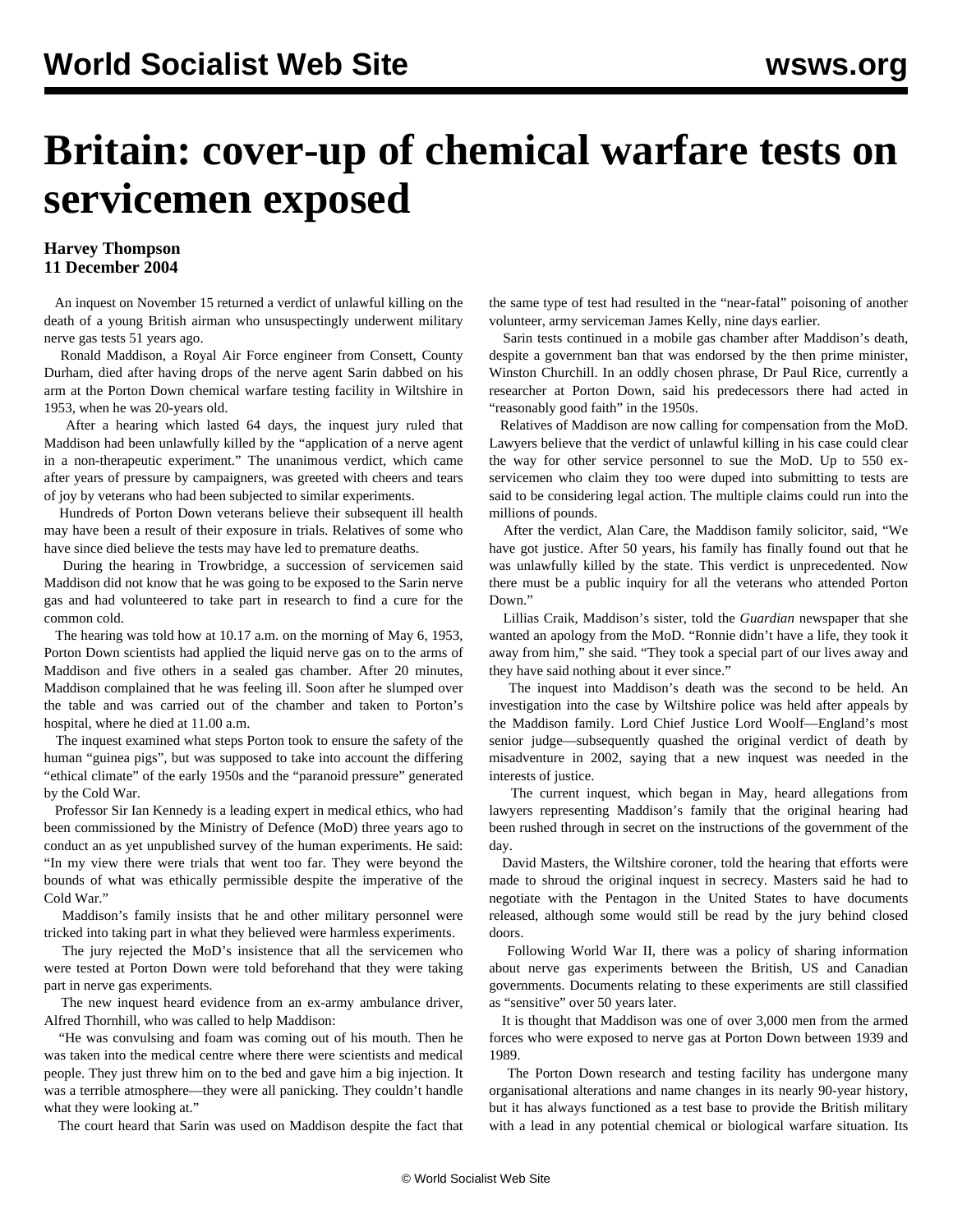scientists work with the deadliest known disease agents, including bubonic plague, anthrax and the ebola virus. Porton Down has been home to many secret projects and experiments, whose real scope and intentions were rarely explained to those on whom they were tested. Today the facility, which sits among 7,000 acres of Wiltshire countryside, still employs military volunteers to research chemical and biological attacks and their effects.

 It was opened in 1916 as the Royal Engineers Experimental Station, in response to the German Army's use of the deadly mustard gas in the French trenches. Initially made up of a few cottages and farm buildings scattered on the Downs at Porton and Idmiston, by 1918 the original buildings had become a large hutted camp with 50 officers and 1,100 other ranks. Studies during World War I concerned the dissemination of chlorine and phosgene and, later, mustard gas. In May 1917 the focus for anti-gas defence and respirator development had moved from London to Porton Down.

 Chemical weapons, including chlorine, phosgene and mustard agents, killed over 90,000 during World War I.

 In 1919 the War Office set up the Holland Committee to consider the future of chemical warfare and defence. By 1920, the Cabinet agreed to the Committee's recommendation that work should continue at Porton Down and from that date a slow permanent building programme began, coupled with the gradual recruitment of civilian scientists. By 1922 there were 380 servicemen, 23 scientific and technical civil servants and 25 "civilian subordinates."

 By 1925 the civilian staff numbers had doubled. Also during the 1920s large-scale experiments involving thousands of volunteers began. The Porton Down facility was renamed the Chemical Warfare Experimental Station in 1929.

 In 1938, with the rapid deterioration of international relations and the drift towards another war in Europe, the UK government authorised the development of offensive chemical warfare research and development. After the outbreak of war, a secret group was set up at Porton Down in 1940 to investigate biological warfare.

 During World War II, Porton Down carried out research into anthrax, with which the Scottish island of Gruinard (which became known as "death island") was contaminated during tests. In 1942, a small army of factory girls was employed to pack five million cattle cakes contaminated with anthrax spores into boxes to be dropped on Germany's fields, but the operation was abandoned before it was to be staged. There were also plans to drop anthrax on six German cities.

 Although no army used chemical weapons in Europe (chemical weapons were used with horrific effects by Japanese forces in China) during World War II, thousands of military personnel took part in trials at Porton Down, and as the war ended, volunteers began participating in nerve-agent trials there—a practice that was to continue until 1989.

 In the mid-1950s, the British government officially renounced offensive biological and chemical warfare. But it was during this period that Maddison participated in chemical experiments at Porton Down. In 1957, stocks of chemical weapons were destroyed, while biological warfare programmes were designated as defensive.

 In the 1960s Porton Down scientists released bacteria along the Northern Line of the London Underground. The results show that the organism dispersed about 10 miles. Similar tests were conducted in tunnels running under government buildings in Whitehall. During the same period, the drug LSD was being tested on soldiers at the facility to investigate its "tactical battlefield usefulness."

 Over the past decade, gradually released classified files have revealed that from the end of the war to the late 1970s the MoD, primarily by using Porton Down, turned large parts of the country into a giant laboratory to conduct a series of secret germ warfare tests on the public.

Many of these tests involved releasing potentially dangerous chemicals

and micro-organisms over vast swaths of the population. Over 200 such covert experiments are believed to have taken place between 1949 and 1979.

 One report reveals that military personnel were briefed to tell any "inquisitive inquirer" that the trials were part of research projects into weather and air pollution.

 According to official propaganda, the tests were designed to help the MoD assess Britain's vulnerability if the Soviet Union were to have released clouds of deadly germs over the country. In most cases, the trials did not use biological weapons, but alternatives which scientists believed would mimic germ warfare and which the MoD claimed were harmless. However, families in areas of the country where test are now known to have taken place and who have children with birth defects, physical handicaps and learning difficulties are demanding a public inquiry.

 A chapter of one released report, "The Fluorescent Particle Trials", reveals how between 1955 and 1963 planes flew from northeast England to the tip of Cornwall along the south and west coasts, dropping huge amounts of zinc cadmium sulphide on the population. The chemical drifted miles inland, its fluorescence allowing the spread to be monitored. In another trial using zinc cadmium sulphide, a generator was towed along a road near Frome in Somerset where it spewed the chemical for an hour.

 While the government has insisted the chemical is safe, cadmium is recognised as a cause of lung cancer and was classified as a chemical weapon by the Allied Powers during World War II.

 In another chapter, "Large Area Coverage Trials", the MoD describes how between 1961 and 1968 more than a million people along the south coast of England, from Torquay to the New Forest, were exposed to bacteria including e.coli and bacillus globigii, which mimics anthrax. These releases came from a military ship, the Icewhale, anchored off the Dorset coast, which sprayed the micro-organisms in a 5 to 10-mile radius.

 The report also reveals details of the DICE trials in south Dorset between 1971 and 1975, which involved US and UK military scientists spraying massive quantities of serratia marcescens bacteria into the air, with an anthrax simulant and phenol.

 Similar bacteria were released in "The Sabotage Trials" between 1952 and 1964. These were tests to determine the vulnerability of large government buildings via the huge network of tunnels running 100 feet below central London—some of which connect to war rooms and "citadels" where the political and financial elite of Britain would apparently retire in the event of a nuclear attack.

 In recent years, the MoD's own scientists, while reviewing the safety of these tests, suggested that the elderly or people suffering from breathing illnesses may have been seriously harmed if they inhaled sufficient quantities of micro-organisms.

 In 1989, the US and Soviet Union reach agreement on the destruction and non-production of chemical weapons. The nerve-agent trials at Porton Down officially ceased the same year.

 In 1992, Dr Wouter Basson, (variously described as Dr Death and apartheid's Mengele) a brigadier in the chemical and biological weapons section of the South African army, who is alleged to have experimented on human captives, sent one of his subordinates Dr Brian Davey, to Porton Down. After some stonewalling, the MoD admitted that Davey had "briefed scientists at Porton on some details of the South African work on defence against chemical and biological weapons."

 In 1999, Wiltshire Police began a four-year investigation into the human experiments at Porton Down following a complaint from veteran Gordon Bell, who was there nearly 50 years earlier.

 Since 2001, the Porton Down facility has been known as the Defence Science and Technology Laboratory (DSTL). Asked in October 2001 whether tests were still being carried out on the British public, Sue Ellison, spokeswoman for DSTL Porton Down, said; "It is not our policy to discuss ongoing research."